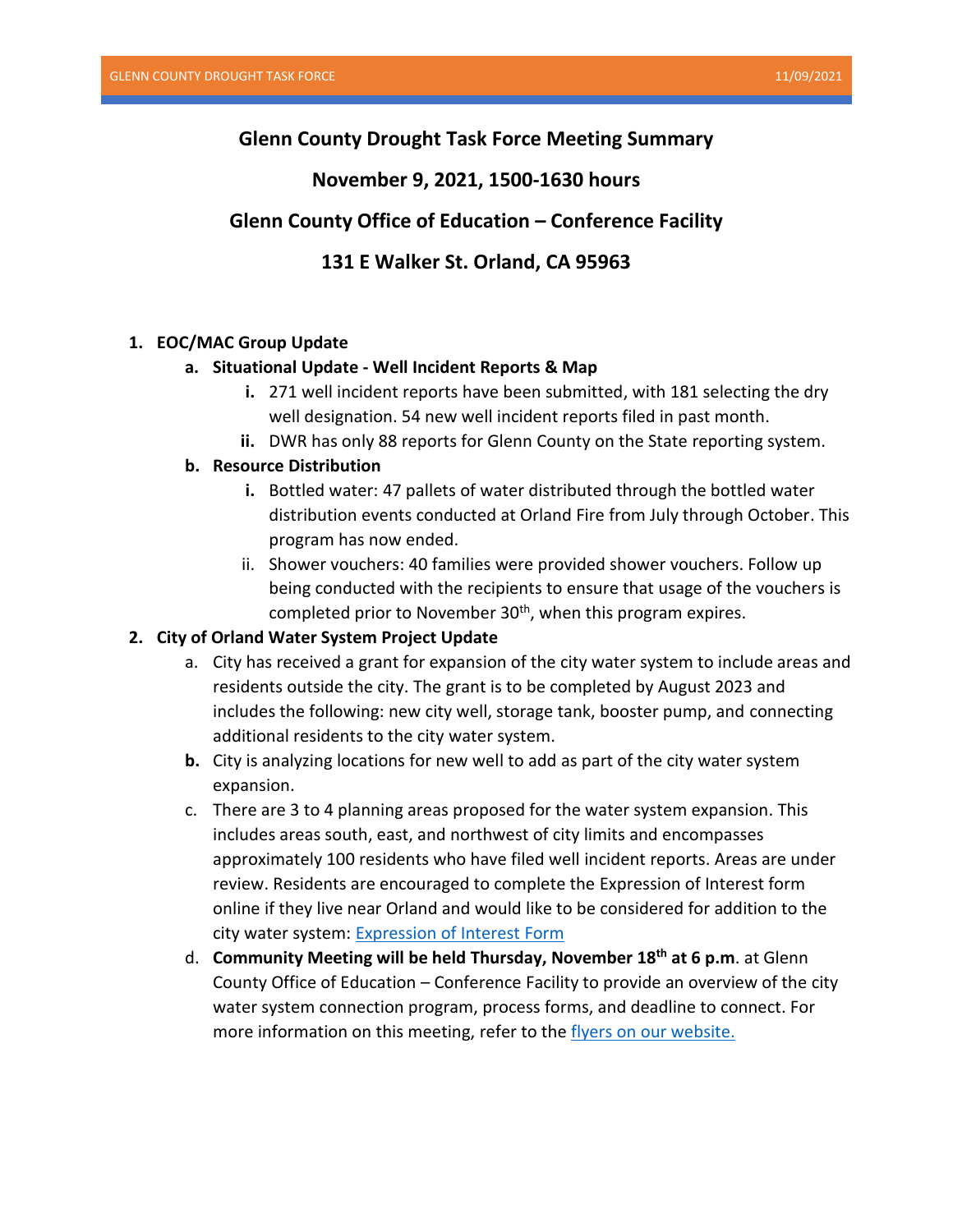#### **3. NVCF – Drought Assistance Program Update**

- **a.** All residents who apply for any type of drought assistance program, must complete a [Well Incident Report](https://survey123.arcgis.com/share/5b5c9cfac11e43eaa42fde18b1c04771). We are finding that a lot of applicants have not yet reported their well issues.
- **b.** 51 households are now receiving bottled drinking water delivery from Bidwell Water
- **c.** 32 households are on the list for the tank program. Approximately half of the tanks have been delivered. The installation contracts are being finalized this week.
	- i. Residents enrolled in this program will be provided a list of contracted haulers and the resident will be responsible for arranging for water delivery. Residents will be provided with vouchers to provide to the approved hauler as payment. The hauler will then submit the voucher to NVCF for payment.

## **4. Discussion on Draft Well Policy**

- **a.** Review and discussion on draft changes to update the County Well Policy. Three key areas for policy update were proposed:
	- **1.** Pumping capacity and parcel size
	- **2.** Well spacing
	- **3.** Seal depths
	- **ii.** Farm Bureau stated they had several suggested revisions including the inclusion of domestic wells, maps should be those developed under SIGMA, and recommend the reinstatement of the Glenn County Water Advisory Committee (WAC) for oversight/review.
	- **iii.** Discussion on how the policy will affect existing wells, those with district water offsets, and timeframe for policy update in relation to the well moratorium expiration.
	- **iv.** All those with feedback on the policy were asked to report the feedback to the drought email: [drought@countyofglenn.net](mailto:drought@countyofglenn.net)
- **b.** Drought EOC/MAC group will be reconvening in early January to review the policy, feedback, and discuss revisions.

#### **5. Roundtable Report Out**

- **a. Cal-OES –** California Disaster Assistance Act funding being reviewed on a case-bycase basis for applicant counties. At this time, Glenn has not reported any substantial expenses for CDAA.
- **b. Cities –** Orland Nothing additional to report
- **c. Water agencies**
	- **i. DWR –** [My Dry Well Reporting,](https://mydrywell.water.ca.gov/report/) SIGMA, drought grant applications phase 6
	- **ii. Artois CSD:** Artois is working on an application with DWR for a grant to potentially expand the water system. Residents with wells reported in the Artois area that are near enough to potentially connect are being contacted to determine interest in connecting to the water system.